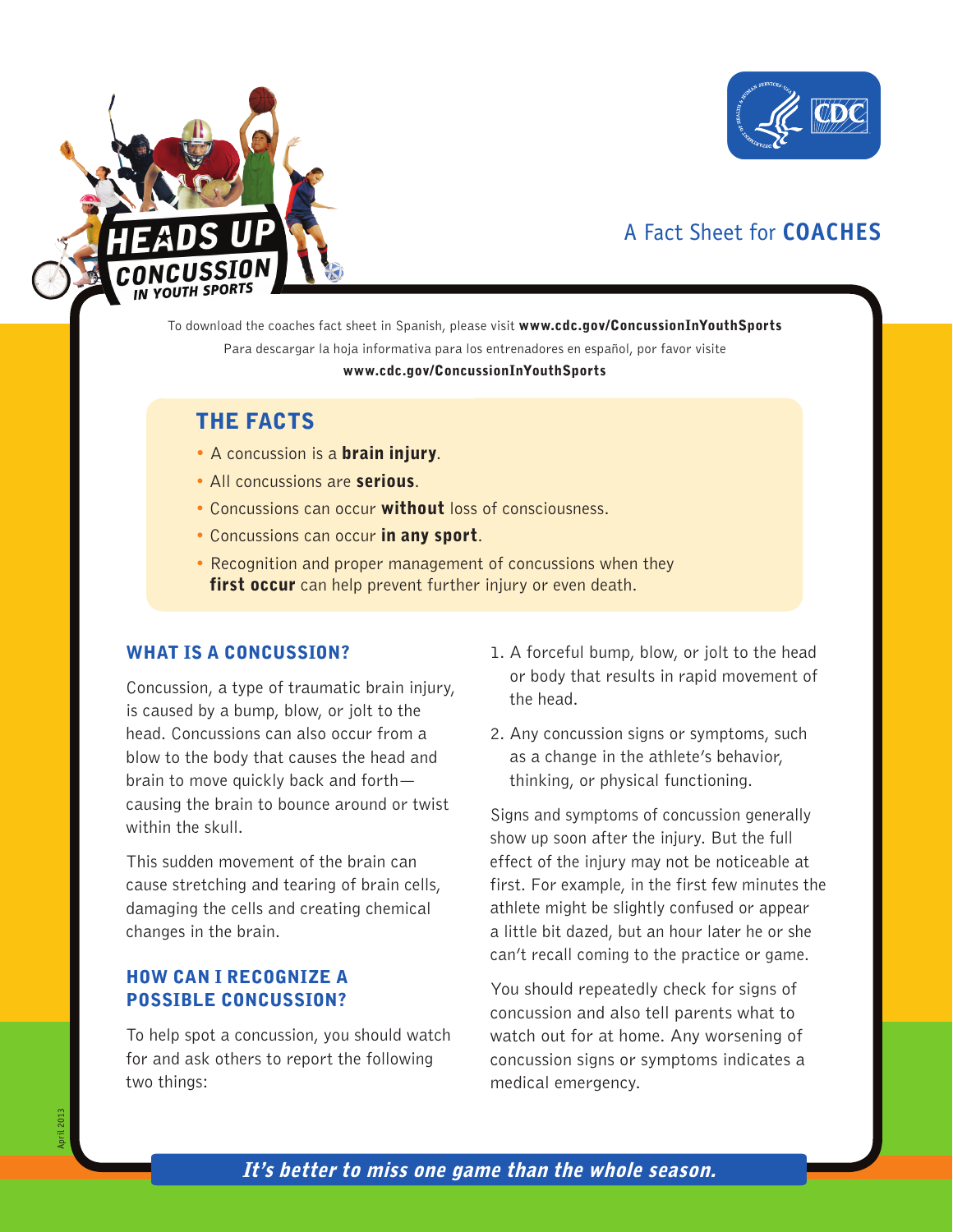#### SIGNS AND SYMPTOMS<sup>1</sup>

#### SIGNS OBSERVED BY COACHING STAFF

- **Appears dazed or stunned**
- **•** Is confused about assignment or position
- Forgets an instruction
- **Is unsure of game, score, or opponent**
- Moves clumsily
- **Answers questions slowly**
- Loses consciousness (even briefly)
- Shows mood, behavior, or personality changes
- Can't recall events prior to hit or fall
- Can't recall events after hit or fall

Adapted from Lovell et al. 2004

### WHAT ARE CONCUSSION DANGER SIGNS?

In rare cases, a dangerous blood clot may form on the brain in an athlete with a concussion and crowd the brain against the skull. Call 9-1-1 or take the athlete to the emergency department right away if after a bump, blow, or jolt to the head or body the athlete exhibits one or more of the following danger signs:

- One pupil larger than the other
- Is drowsy or cannot be awakened
- A headache that gets worse
- Weakness, numbness, or decreased coordination
- Repeated vomiting or nausea
- Slurred speech
- Convulsions or seizures
- Cannot recognize people or places
- Becomes increasingly confused, restless, or agitated
- Has unusual behavior
- Loses consciousness (even a brief loss of consciousness should be taken seriously)

#### SYMPTOMS REPORTED BY ATHLETE

- Headache or "pressure" in head
- Nausea or vomiting
- **Balance problems or dizziness**
- **•** Double or blurry vision
- Sensitivity to light
- Sensitivity to noise
- Feeling sluggish, hazy, foggy, or groggy
- **•** Concentration or memory problems
- Confusion
- Just "not feeling right" or "feeling down"

# WHY SHOULD I BE CONCERNED ABOUT CONCUSSIONS?

Most athletes with a concussion will recover quickly and fully. But for some athletes, signs and symptoms of concussion can last for days, weeks, or longer.

If an athlete has a concussion, his or her brain needs time to heal. A repeat concussion that occurs before the brain recovers from the first—usually within a short time period (hours, days, weeks)—can slow recovery or increase the chances for long-term problems. In rare cases, repeat concussions can result in brain swelling or permanent brain damage. It can even be fatal. $2,3$ 

# HOW CAN I HELP ATHLETES TO RETURN TO PLAY GRADUALLY?

An athlete should return to sports practices under the supervision of an appropriate health care professional. When available, be sure to work closely with your team's certified athletic trainer.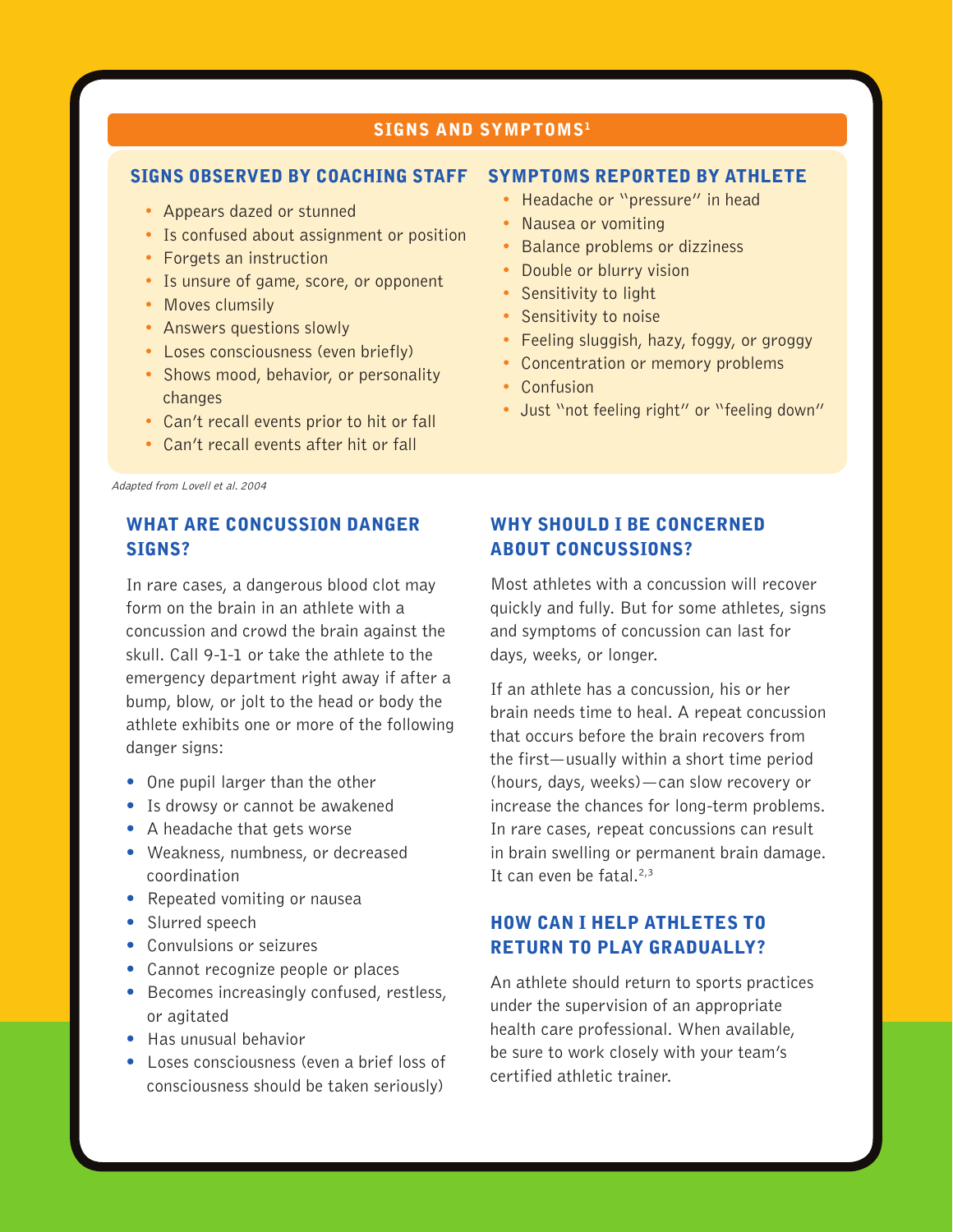Below are five gradual steps that you and the health care professional should follow to help safely return an athlete to play. Remember, this is a gradual process. These steps should not be completed in one day, but instead over days, weeks, or months.

**BASELINE:** Athletes should not have any concussion symptoms. Athletes should only progress to the next step if they do not have any symptoms at the current step.

**STEP 1:** Begin with light aerobic exercise only to increase an athlete's heart rate. This means about 5 to 10 minutes on an exercise bike, walking, or light jogging. No weight lifting at this point.

**STEP 2:** Continue with activities to increase an athlete's heart rate with body or head movement. This includes moderate jogging, brief running, moderate-intensity stationary biking, moderate-intensity weightlifting (reduced time and/or reduced weight from your typical routine).

**STEP 3:** Add heavy non-contact physical activity, such as sprinting/running, highintensity stationary biking, regular weightlifting routine, non-contact sportspecific drills (in 3 planes of movement).

**STEP 4:** Athlete may return to practice and full contact (if appropriate for the sport) in controlled practice.

**STEP 5:** Athlete may return to competition.

If an athlete's symptoms come back or she or he gets new symptoms when becoming more active at any step, this is a sign that the athlete is pushing him or herself too hard.

The athlete should stop these activities and the athlete's health care provider should be contacted. After more rest and no concussion symptoms, the athlete should begin at the previous step.

# PREVENTION AND PREPARATION

Insist that safety comes first. To help minimize the risks for concussion or other serious brain injuries:

- Ensure that athletes follow the rules for safety and the rules of the sport.
- Encourage them to practice good sportsmanship at all times.
- Wearing a helmet is a must to reduce the risk of severe brain injury and skull fracture.
- However, helmets are not designed to prevent concussions. There is no "concussion-proof" helmet. So, even with a helmet, it is important for kids and teens to avoid hits to the head.

Check with your league, school, or district about concussion policies. Concussion policy statements can be developed to include:

- The school or league's commitment to safety
- A brief description of concussion
- Information on when athletes can safely return to school and play.

Parents and athletes should sign the concussion policy statement at the beginning of the season.